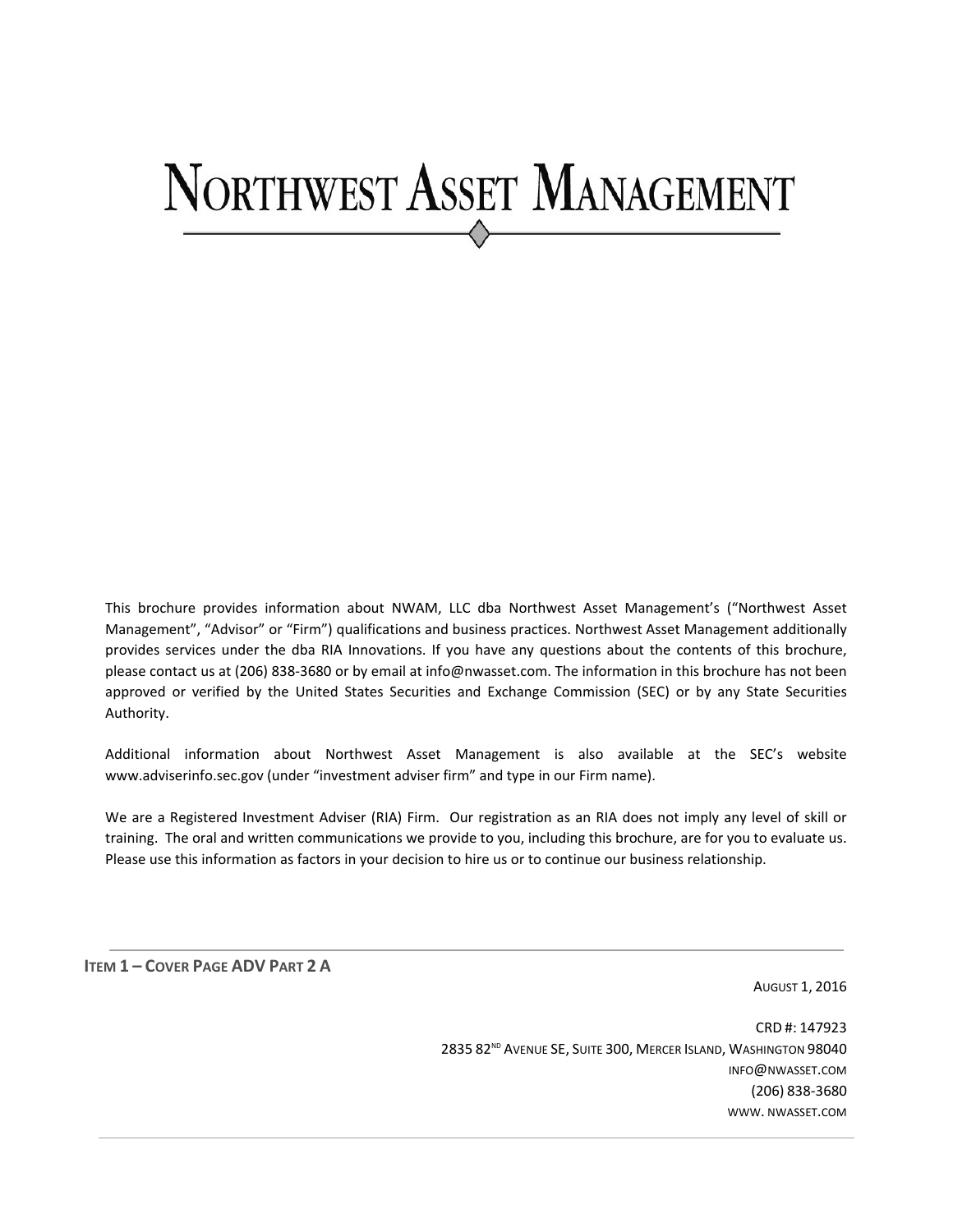# **ITEM 2 – MATERIAL CHANGES**

This brochure, dated August 1, 2016, has been prepared by Northwest Asset Management to meet SEC requirements. It has changed materially since the last update document in the following ways:

- Item 1: Change of Address
- Item 4: Change of Address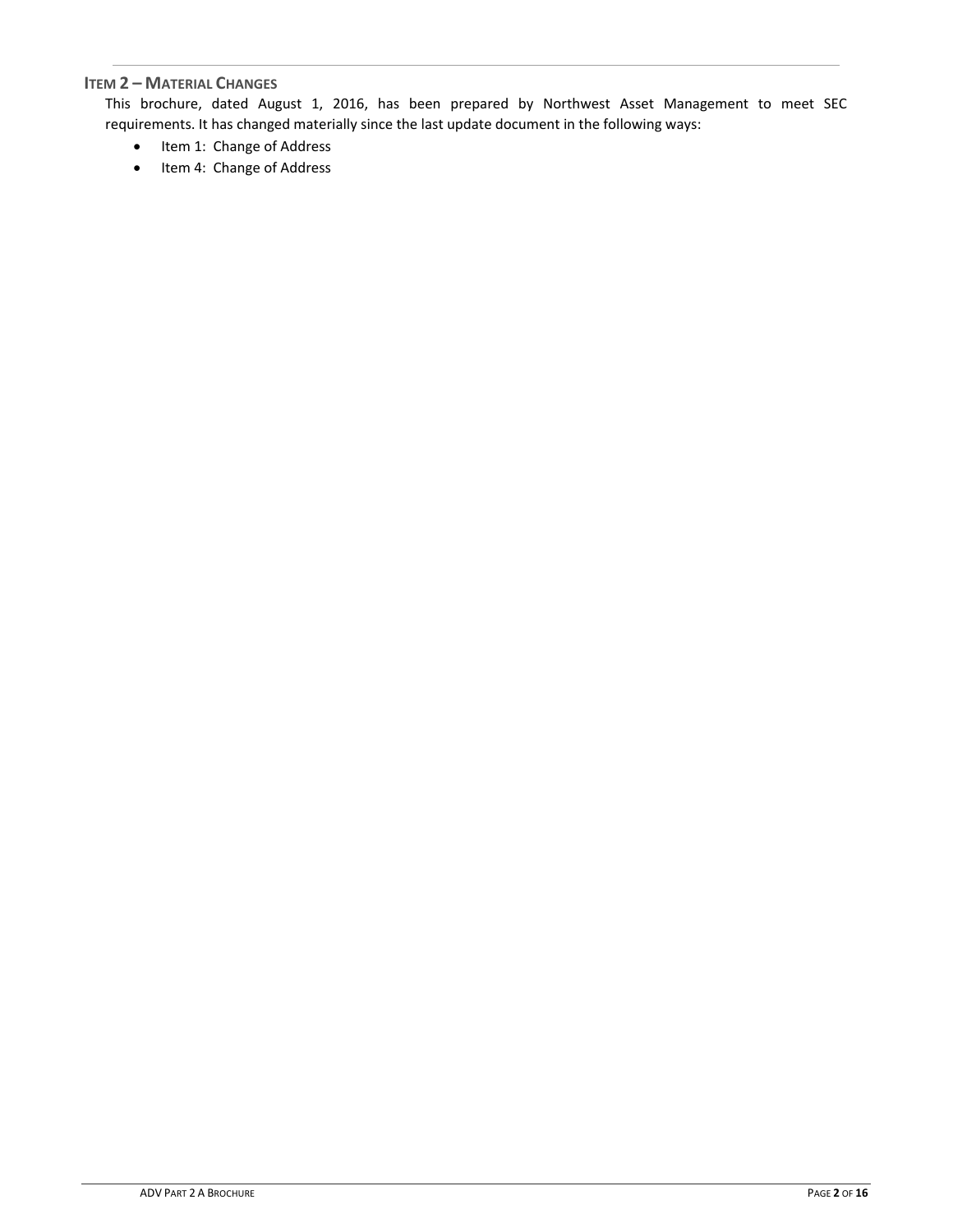| <b>ITEM 3 - TABLE OF CONTENTS</b>                                                                  |
|----------------------------------------------------------------------------------------------------|
|                                                                                                    |
|                                                                                                    |
|                                                                                                    |
|                                                                                                    |
|                                                                                                    |
|                                                                                                    |
|                                                                                                    |
|                                                                                                    |
|                                                                                                    |
|                                                                                                    |
| Item 11 - Code of Ethics, Participation or Interest in Client Transactions and Personal Trading 10 |
|                                                                                                    |
|                                                                                                    |
|                                                                                                    |
|                                                                                                    |
|                                                                                                    |
|                                                                                                    |
|                                                                                                    |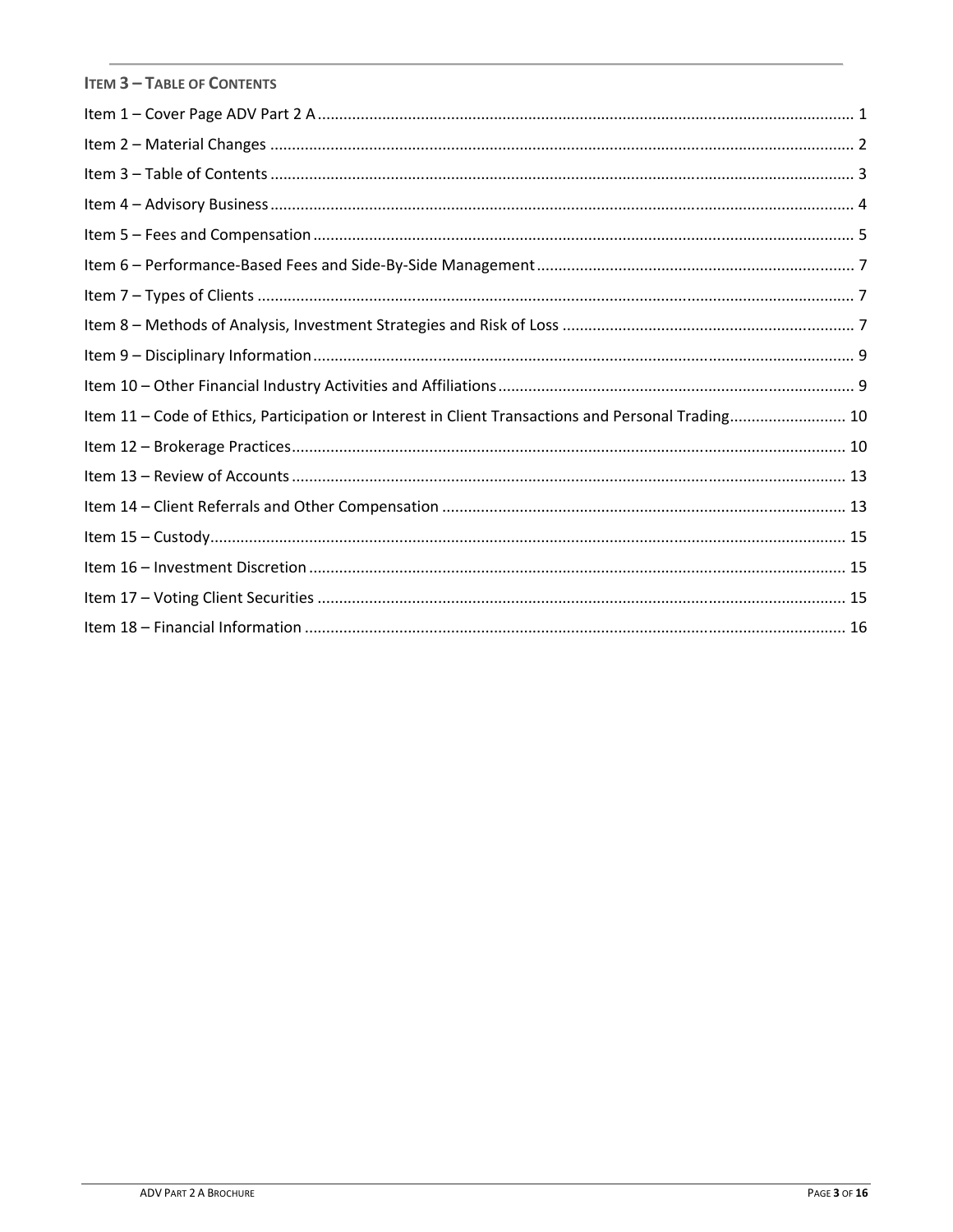# **ITEM 4 – ADVISORY BUSINESS**

# **4a: Firm Description**

Northwest Asset Management was established in July 2008 by managing member Gregory Allen Headrick, CFP, Chief Compliance Officer. The firm's Chief Operations Officer is Nelly Mubashi, CRPS. The main office is located at 2835 82nd Avenue SE, Suite 300, Mercer Island, Washington 98040.

# **4b: Types of Advisory Services**

Northwest Asset Management offers a wide range of investment advisory, planning and consulting services tailored to our clients' needs.

## *Investment Management*

We provide a customized approach to investment management. Our process includes defining goals, assessing risk, developing a strategy, implementing the strategy, monitoring progress. We provide ongoing reporting that can be accessed via the internet or provided through monthly statements. We understand that every client has unique goals and risk tolerance and we design an investment strategy for those unique circumstances. These may include a traditional and time tested strategic asset allocation approach or new and innovative active asset allocation strategies or a mix of other strategies.

## *Retirement Plans (ERISA, 401(k))*

We understand the challenges employers face in providing retirement plan benefits (401K, Profit Sharing, SIMPLE, SEP, etc.) for employees. Our goal is to simplify our clients' lives through a responsive, integrated approach and deliver to you the level of service and expertise that you need, no matter the size or complexity.

## *Retirement Planning*

Comprehensive retirement planning involves a complete financial review and the development of short‐term and long-term strategies for financial success. We review your current situation, explore alternatives, analyze social security choices, and determine how best to structure your assets to help meet your goals.

# *Financial Planning*

Whether you are saving for a particular goal, or planning for future college expenses, trying to determine if you need more insurance, or trying to figure out how to make the most of charitable contributions, you need to review your complete financial situation first. We will help you understand where you are and will develop a strategy that will help you meet your objectives.

## *Consulting*

We provide a wide array of consulting services to individuals, businesses, or other advisors on interests in third party portfolios, private equity, venture capital arrangements, hedge funds, leveraged buyout funds, or any number of other services.

## *RIA Innovations*

Our RIA Innovations division provides world class back services to registered investment advisors and other affiliated businesses, including:

- **Back Office Support**
- **Technology**
- **Compliance**
- **Investment Management**

# **4c: Client Tailored Relationships and Restrictions**

As a fiduciary, Northwest Asset Management always acts solely in the Client's best interests. Each Client's portfolio is customized based on the Client's investment objectives. Clients may make requests or suggestions regarding the investments made in their portfolio. Restrictions on trading that, in the Advisor's expert opinion, are not in the Client's best interest cannot be honored.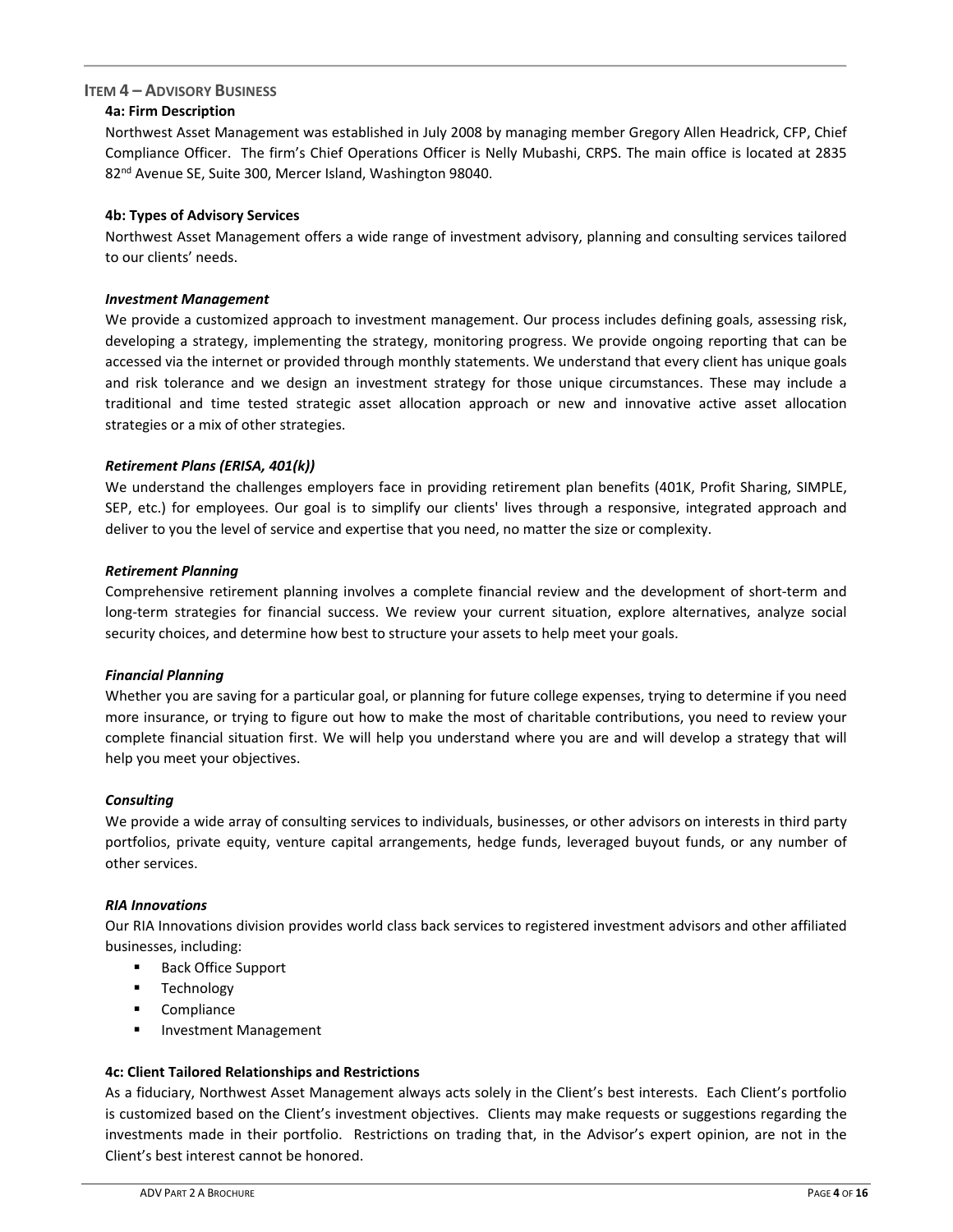## **4d: Wrap Fee Program**

Northwest Asset Management offers Choice Solutions, where appropriate, to interested prospects and advisory clients. Choice Solutions utilizes different custodians for the wrap free program. For more detailed information regarding our wrap fee program, Choice Solutions, please review the complete brochure.

## **4e: Assets under Management (AUM)**

Northwest Asset Management, as of December 31<sup>st</sup>, 2015, has \$574,955,978 in discretionary reportable Assets under Management and \$167,940,141 in non‐discretionary reportable for \$742,936,118 in assets under management.

## **ITEM 5 – FEES AND COMPENSATION**

## **5a: Fees**

## *Investment Management*

We charge a fixed percentage of assets under management or a flat fee. The amount of this fee is set on a case by case basis, and is determined based on a number of factors including the size of the account, services rendered and other account management considerations and will not exceed 1.75%. For purposes of determining value, securities and other instruments traded on a market for which actual transaction prices are publicly reported are valued at the last reported sale price on the principal market in which they are traded.

The fee includes the time and activities necessary to work with your attorney and/or accountant in reaching agreement on solutions, as well as assisting them in implementation of all appropriate documents. We are not responsible for attorney or accountant fees charged to you as a result of these activities. In very specific cases, we may provide asset management services on a transactional fee basis rather than based on assets under management. Accounts using a transactional fee model may have a \$20 quarterly fee.

## *Retirement Plans (ERISA, 401(k))*

Fees for retirement plan ERISA planning and consulting services depend on the types of services that serve the client. For 401(k) or profit sharing plans, we typically use our standard fee table or another negotiated rate, which generally depends on the size of the plan and the services rendered. For larger plans, we may charge a fixed annual fee directly to the Plan Administrator for our services. This "conflict free" model of contracting directly with the Plan Administrator, without being contractually or revenue bound to any 3<sup>rd</sup> party money manager, allows us to provide our services knowing we are only working towards your goals and needs.

In certain legacy cases, we have arrangements with Plan Sponsors and  $3<sup>rd</sup>$  party money managers, but this is not a model we employ any longer. There is a chance for conflict in certain cases, where we may receive 12b‐1 fees as registered representatives, as described in Item 10 below.

# *Retirement Planning / Financial Planning*

Fees for retirement and financial planning services are based on an hourly rate of up to \$350.00 per hour, due at time of service. Advisor will also perform certain financial consulting projects on a fixed fee basis. Fixed fee projects fees will range widely depending on the services being offered, the length of the contract and the complexity of the work.

## *Consulting*

Fees for consulting services are based on an hourly rate of up to \$350.00 per hour, depending on the types and levels of services provided. The services may be billed at the time work is performed, although contracts may specify the total number of hours expected in total. Fees are due within 10 days of invoice.

## *RIA Innovations*

Our RIA Innovations unit generally provides client management, monitoring and operational support programs. These are charged on a monthly or quarterly basis for services set forth in the agreement the participating advisor signs with us.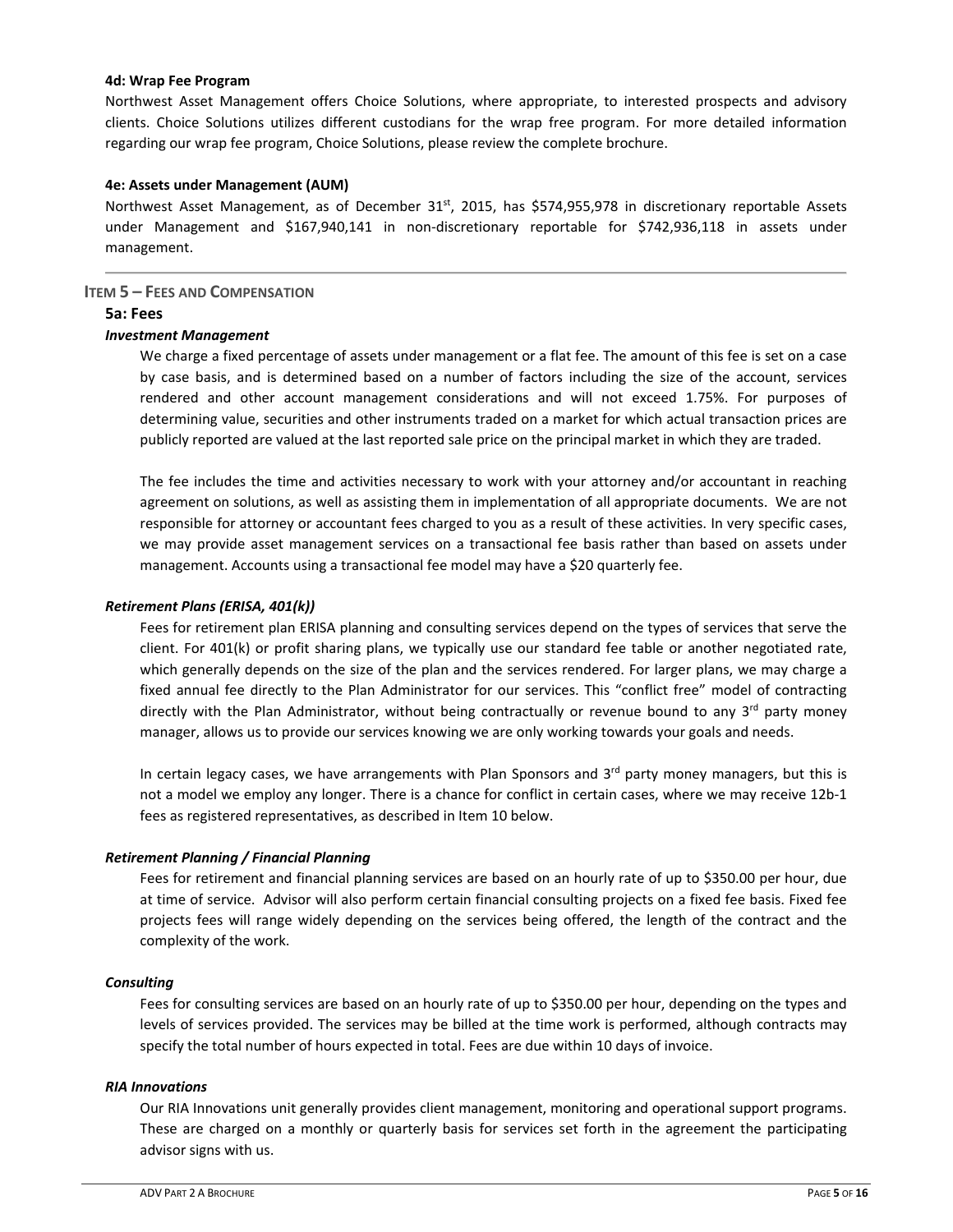*Asset Management:*  In certain cases, RIA Innovations will provide portfolio management services. In these cases we are paid a portion of the participating advisors fee that is charged to the end client. Our fee is typically 0.40% annually, negotiated based on the value of the assets contained in the account along with a \$25 annual fee for each client account. Some legacy accounts may have an additional annual fee, either billed to the client or the advisor as set forth in the agreement. There is a \$1,500 per user software and maintenance fee for each employee of a participating advisor that uses our services. For purposes of determining value, securities and other instruments are valued at the last reported sale price on the principal market in which they are traded. These fees may be negotiable and are set forth in the agreement between RIA Innovations and the participating advisor. In total, the fee charged to the end client should not exceed the fee a client would pay if it worked directly with RIA Innovations. This fee is paid quarterly, in advance or arrears as designated in the agreement.

# **5b: Fee Payments Options**

## *Investment Management and Consulting Fees*

Though our custodians, our clients provide signed permission to pay their fees directly from their account. The custodian pays from your account when we submit an invoice to them. We submit invoices quarterly, in advance or arrears, as it is stated in the client agreement. The invoice we submit shows the amount of fees, the value of your assets on which the fees are based, and the specific manner in which the fees are calculated. If there is insufficient cash in your account, securities may be sold. In addition to our fees, there may be custodial, mutual fund or third party management fees and charges.

## *Retirement Plans (ERISA, 401(k))*

Fees for our work and consultation on retirement plans differ greatly depending on services selected and the size and complexity of the plan. Services may be based on a recurring fixed fee payment, percentage of assets being managed or as a part of fees paid to  $3<sup>rd</sup>$  party money managers. The fees are paid quarterly in advance or arrears as designated in the construction of our agreement with you.

## *Retirement Planning / Financial Planning*

Services performed on a fixed fee basis are paid as set forth in our agreement with you. Depending on the size and scope of the project, we may request fees up front, a partial retainer or to be paid in full upon completion. All invoices are due within ten (10) days of invoice.

## *RIA Innovations*

We have different payment methods depending on the specific arrangements set forth in our agreement with the advisory client. Typically the fees are paid directly by the custodian of the advisory clients' accounts, as established in our agreement with both parties.

*Assent Management:* We receive permission in writing from every end client to withdraw our fees directly from the clients account. Advisory fees will be detailed on the custodian's statement that is sent to the client. The fee shown to the client is the total fee charged for all advisor services provided, including RIA Innovations and the participating advisor. These fees are charged in advance or arrears, based on the value of the account at the end of the quarter, depending on the contract between the participating advisor and the end client.

## **5c: Third Party Fees**

All fees paid to us for investment advisory services are separate and distinct from the fees and expenses charged by custodians, broker dealers, mutual funds and other third parties. All fees and charges incurred in connection with transactions for the account will be paid out of the assets in the account and are in addition to the investment management fees paid to us. These potential fees include but are not limited to mutual funds fees (including 12b‐1 fees), trading fees, transaction fees, exchange fees, transfer taxes, custodial fees, administrative fees for MF/ETFs and wire transfer and electronic funds processing fees. You bear the responsibility for verifying the accuracy of fee calculations. Wrap fee clients should refer to the wrap fee brochure for definitions of these fees.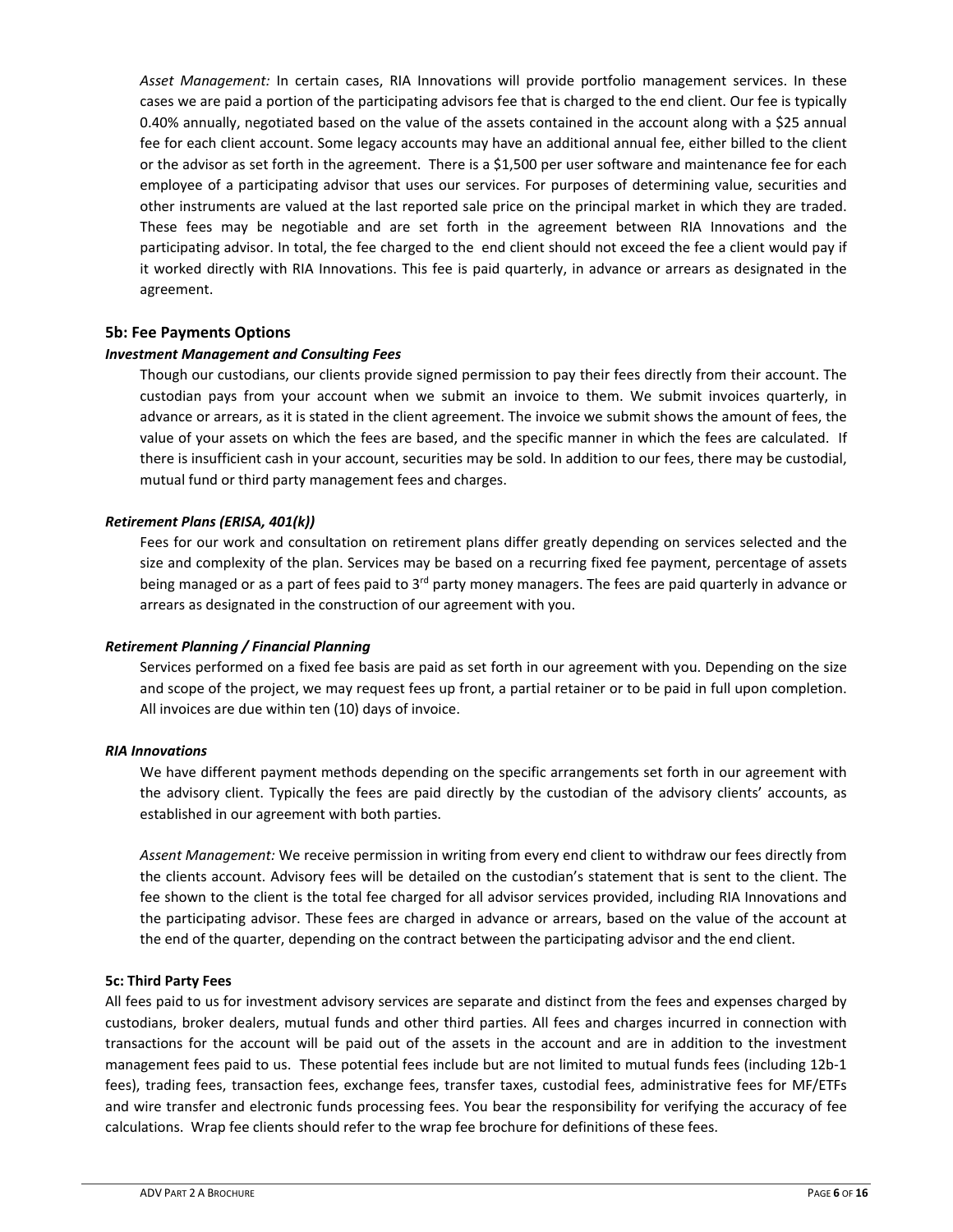## **5d: Termination and Payments**

Our fees are paid in advance, arrears or at the time of service, as detailed in each program details in Item 5b above. Either Northwest Asset Management or our client may terminate the investment advisory relationship by providing 30 days' written notice. When an agreement is terminated, we will refund any pre‐paid, unearned fees based on the number of days remaining in the quarter after termination. Refunds will be made in the month following the end of the quarter in which the contract was terminated.

When an agreement is terminated, all assets may need to be transferred from the current custodian. You will be responsible for paying all fees including full quarterly custodial administrative fees, account closure fees, mutual fund fees and all trading costs due to the termination. Custodian may assess additional fees for transfer of illiquid investments. If there is insufficient cash in the account, the liquidation of some securities may be used to pay the fees. Prior to termination of an agreement, we can provide a good-faith estimate of these fees.

For California Residents: Subsection (j) of Rule 260.238, California Code of Regulations requires that all investment Advisors disclose to their Clients that lower fees for comparable services may be available from other sources. Pursuant to California Rule 260.235.2, a conflict exists between the interests of the Advisor or its associated persons and the interest of the Client; the Client is under no obligation to act upon this Advisor's or associated person's recommendations. If the Client elects to act on any of the recommendations, the Client is under no obligation to effect the transaction through the Advisor or its associated person when the person is an agent with a licensed broker‐dealer or through any associate or affiliate of such person.

# **5.e: Other Investment Compensation**

Some representatives of Northwest Asset Management may receive commissions for the sale of securities or other investment products, including asset‐based sales charges, 12b‐1 fees, and service fees from the sale of mutual funds. This interest may conflict with the clients' interest of obtaining the lowest commission rate available. Therefore, we must determine in good faith, based on the "best execution" policy stated below in Item 12a that such compensation is reasonable in relation to the value of the services provided by such executing broker‐dealers.

Upon a client's request, Northwest Asset Management's representatives will make available a description of what the manager obtained through soft dollar arrangements and/or 12b-1 fees, the names of the broker-dealers providing those fees, products or services, the amount of commissions generated for the requesting client's account, and other information regarding the use of the particular broker‐dealer.

# **ITEM 6 – PERFORMANCE‐BASED FEES AND SIDE‐BY‐SIDE MANAGEMENT**

Northwest Asset Management does not charge advisory fees on the performance of funds or securities in your account.

# **ITEM 7 – TYPES OF CLIENTS**

We generally provide and asset management and financial planning services to the following types of Clients:

- Individuals
- High-Net-Worth Individuals
- **Pension and Profit Sharing Plans**
- **EXEC** Charitable Organizations
- **Corporations**

There is no account minimum. However, the Advisor may decline to accept clients with portfolios under \$500,000.

## **ITEM 8 – METHODS OF ANALYSIS, INVESTMENT STRATEGIES AND RISK OF LOSS**

## **8a: Strategies and Analysis**

Northwest Asset Management uses multiple strategies in order to best meet the diverse needs of our clients. We use multiple sources of information in performing our research, including sources such as reports and articles in financial media, financial magazines, research prepared by others, industry publications, corporate rating services, prospectuses, company press releases and annual reports and filings with the SEC. Northwest Asset Management uses fundamental and technical analysis to evaluate securities and market conditions. Fundamental analysis does not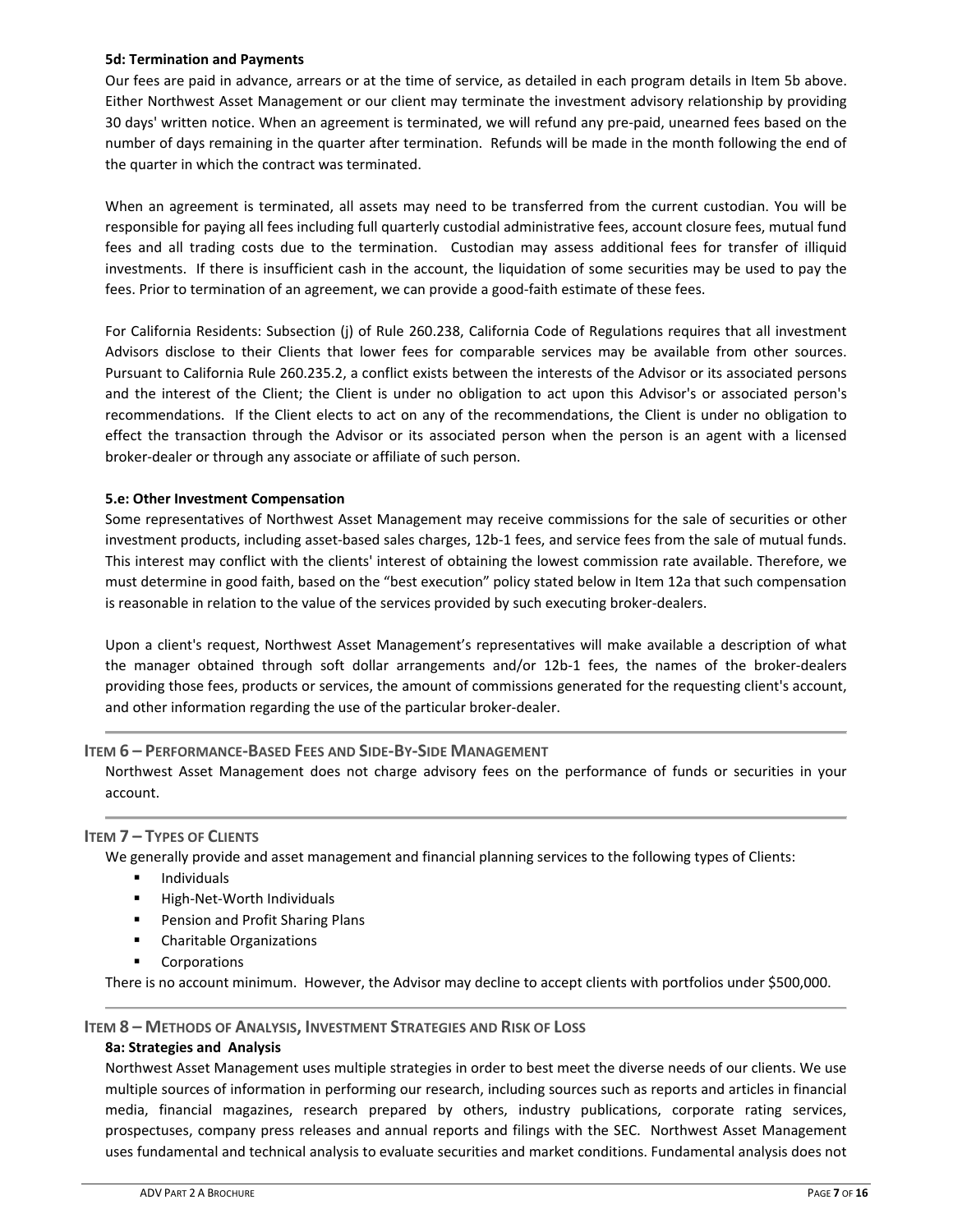attempt to anticipate market movements. Technical analysts do not attempt to measure a security's intrinsic value. Using these methods of analysis presents potential risks as prices of securities can move up or down due to company‐specific circumstances as well as in line with the overall market regardless of the fundamental or technical factors considered in evaluation.

We believe it is important that each client know that our strategy is tailored to best meet their goals and needs. Each client presents a unique profile, and we may employ one or more strategies or methods to meet their goals.

# *Modern Portfolio Theory*

Northwest Asset Management generally adheres to the principles of Modern Portfolio Theory, which advocates investing across different asset classes to increase diversity and reduce risk. Based on our research and the research of others, we will generally diversify your assets among cash equivalents (money market funds); high-quality, shortterm bonds; large and small company stocks; and growth (higher-priced) and value (lower-priced) stocks in the U.S. and foreign developed markets. In certain circumstances, large, small, growth, and value stocks in select emerging markets and/or shares of real estate investment trusts (REITs) and commodity indexes will be included in diversified portfolios.

# *Asset Allocations*

Northwest Asset Management recommends a mix of asset classes for your portfolio based on an assessment of your long-term financial objectives. Where appropriate, we will recommend an allocation to high-quality, short-term bonds (within a broadly diversified index or asset class mutual fund) to reduce overall portfolio risk, generate a more predictable cash flow (interest income), facilitate portfolio rebalancing, and provide a hedge against inflation.

If your objective is a higher annual expected return and you are willing to accept a higher degree of risk, we will recommend a portfolio with greater allocations to stocks in general and small company and value stocks specifically (using index or asset class mutual funds). Recommended stock allocations will generally be globally diversified among the U.S. and foreign developed markets. In certain circumstances, we may include emerging markets and REITs in limited percentages. Our recommended asset allocation is not influenced by current market conditions. This asset allocation (which becomes your written "Investment Policy") is altered only when your long-term investment objectives have changed.

# *Rebalancing*

Asset allocations for your portfolio will change as financial markets rise and fall and the specific assets of different parts of your portfolio change. This creates the opportunity to selectively rebalance your portfolio in order to bring asset class percentages back to your policy targets. Asset classes that have risen beyond predetermined limits are sold by an amount that brings the allocation back in line with policy targets, and those that have fallen in value are purchased in the same way. This is a method of buying low and selling high that is not based on trying to predict the direction of markets or asset returns.

This rebalancing has the effect of enhancing portfolio returns while maintaining the agreed-upon risk. In order to limit rebalancing transactions and the costs associated with buying and selling mutual funds through the chosen custodian, Northwest Asset Management has pre‐determined ranges in which allocations may vary and at which rebalancing is initiated.

# *Specific Investments*

While we generally select ETFs, mutual funds or similar securities, we may at times select individual securities or build individual stock portfolios for our clients. In these cases, Northwest Asset Management examines each securities management, financial condition, and market position and ensures that any purchases of individual securities work towards the client's portfolio goals, investment horizons and exposure to risk. Individual stocks present potential risks as prices of individual securities can move up or down due to general economic conditions, industry specific conditions, government regulations or corporate management, among other factors.

# **8b: Investment Strategy Risks**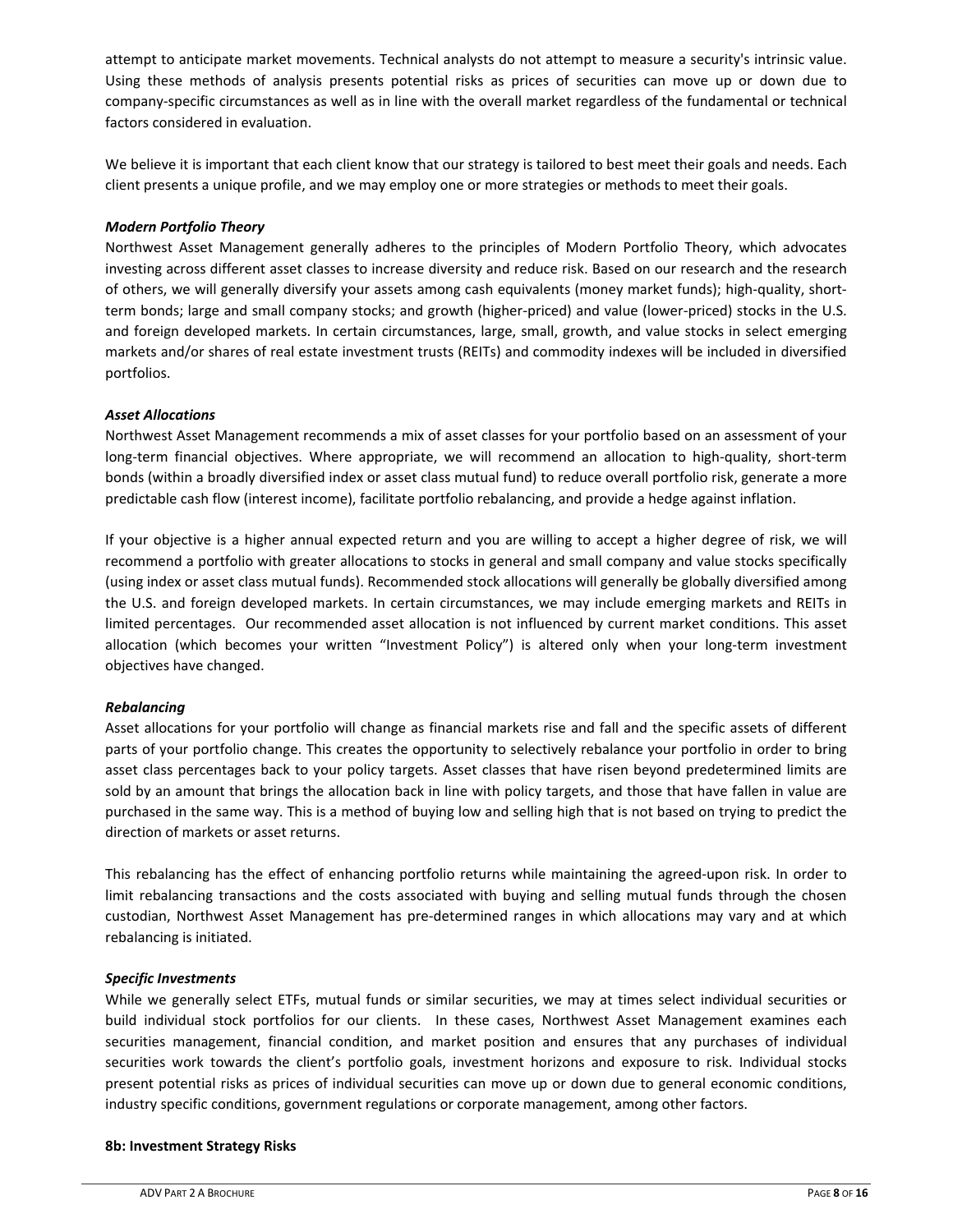As recent global and domestic economic events have indicated, performance of any asset or asset class is not guaranteed, and can indeed be unpredictable. As a result, there is a risk of loss of the assets we manage as a result of both allocation and the status of the markets when we rebalance.

While all current research, academia and data allow us to understand and map asset classes and their risk and return, there is a risk that they, or our analysis, are wrong and will lead to losses. Additionally, correlations among asset classes may be judged incorrectly, which also may incur risk of loss as diversification may not be properly balanced. Additionally, minor or severe market conditions may significantly drive gains or losses in one assert class over another, causing unexpected losses. There is a risk that rebalancing at any moment in time will not match current market directions, leading to risk of loss.

## **8c: Risk of Loss**

All investments include a risk of loss. In addition, as recent global and domestic economic events have indicated, performance of any investment is not guaranteed. As a result, there is a risk of loss of the assets we manage that may be out of our control. We use our best efforts as fiduciary to manage your assets. However, we cannot guarantee any level of performance or that you will not experience financial loss.

Northwest Asset Management will use our best judgment and act as fiduciary in rendering services to you. We cannot warrant or guarantee any particular level of account performance, or that the account will be profitable over time. Not every investment decision or recommendation made by us will be profitable. You assume all market risk involved in the investment of account assets under the agreement and understand that investment decisions made for any accounts are subject to various market, currency, economic, political and business risks. Except as may otherwise be provided by law, we will not be liable to you for (a) any loss that you may suffer by reason of any investment decision made or other action taken or omitted in good faith by Northwest Asset Management with that degree of care, skill, prudence and diligence under the circumstances that a prudent person acting in a fiduciary capacity would use; (b) any loss arising from our adherence to your instructions; or (c) any act or failure to act by a custodian of your account. Nothing in this document shall relieve us from any responsibility or liability we may have under state or federal statutes.

## **ITEM 9 – DISCIPLINARY INFORMATION**

We do not have any legal, financial or other "disciplinary" items to report to you. We are obligated to disclose any disciplinary event that would be material to you when evaluating our Firm and its associated persons.

# **ITEM 10 – OTHER FINANCIAL INDUSTRY ACTIVITIES AND AFFILIATIONS**

## **10a: Broker Dealers and Registered Representatives**

Certain associated persons of Northwest Asset Management are registered representatives of Purshe Kaplan Sterling Investments (PKS), a FINRA broker-dealer firm. Employees who are registered representatives are paid fees/commissions based on sales of securities, which may include 12b-1 fees. When acting in the capacity of a registered representative, the Advisor and/or associated persons may place clients in investment products sold through this broker/dealer and may receive the usual and customary commissions or fees on the products that the client purchases. Receiving commissions on products may cause a conflict of interest. Therefore, the advisory client is free to select any broker dealer company the client desires for implementation of Advisor's recommendations. Northwest Asset Management is not affiliated with PKS.

**10b: Registration as Futures Commission Merchant, Commodity Pool Operator, or Commodity Trading Advisor**  Neither Northwest Asset Management nor our employees hold any of the above registrations.

## **10c: Registration Relationships Material to this Advisory Business and Possible Conflicts of Interests**

The principal business of Northwest Asset Management is that of a registered investment advisor and provider of financial planning services. Some of the principals and associated persons of the firm may be licensed as insurance agents and consultants. When acting in the capacity of an insurance agent, the Advisor and associated persons may receive the usual and customary commissions or fees associated with the insurance products that the client purchases. Receiving commissions on insurance products may cause a conflict of interest. Therefore, the advisory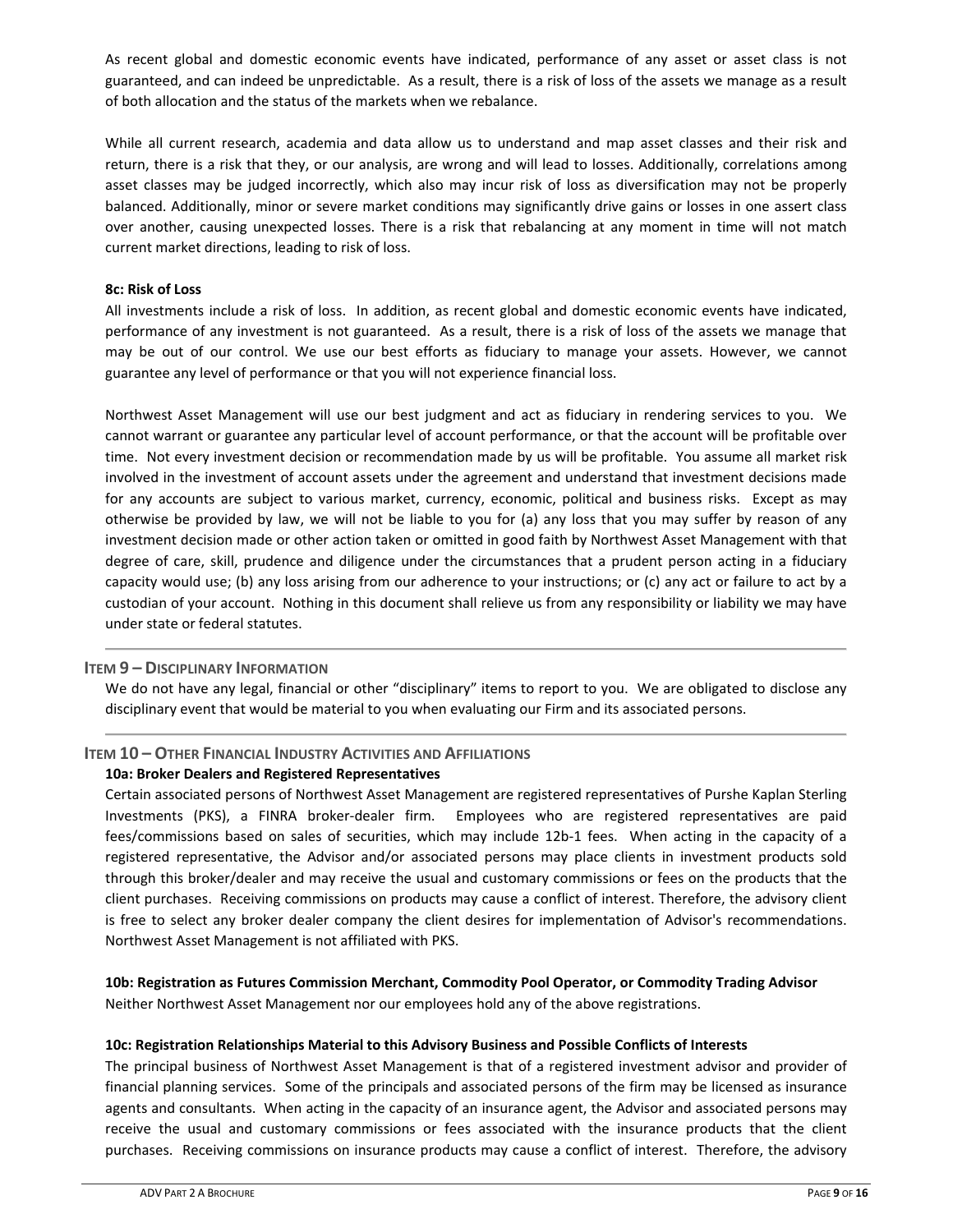client is free to select any insurance company the client desires for implementation of Advisor's insurance recommendations.

## **10d: Selection of Other Advisors and How this Advisor is Compensated for those Selections**

Northwest Asset Management may select outside money managers or sub‐advisors. We are not compensated for that selection. A portion of the fees you pay us are used to compensate the third party or money manager. The fees paid and parties involved are clearly set forth in the agreements between Northwest Asset Management, our client and the third party money manager or sub‐advisor.

**ITEM 11 – CODE OF ETHICS, PARTICIPATION OR INTEREST IN CLIENT TRANSACTIONS AND PERSONAL TRADING 11a: Code of Ethics Description** 

We have adopted a Code of Ethics to which all investment advisor representatives and employees are bound to adhere. The key component of our Code of Ethics states that Northwest Asset Management and its investment advisor representatives and employees shall always:

- Act with integrity, competence, dignity, and ethically when dealing with the public, clients, prospects, employers, and employees.
- Exercise its authority and responsibility for the benefit and interest of its clients first and to refrain from having outside interests that conflict with the interests of its clients. Northwest Asset Management must avoid any circumstances that might adversely affect or appear to affect its duty of complete loyalty to its clients.
- Refrain from disclosing any nonpublic personal information about a client to any nonaffiliated third party unless the client expressly gives permission to Northwest Asset Management to do so. All client information will otherwise be treated as confidential.
- Maintain the physical security of nonpublic information, including information stored on computers.

This Code of Ethics is in place to guide the personal conduct of our team and embodies our fiduciary duties and responsibilities to you and sets forth our practice of supervising the personal securities transactions of employees with prior or concurrent access to client trade information. A copy of the Northwest Asset Management Code of Ethics is available, free of charge, upon request.

# **11b, c & d: Participation or Interest in Client Transactions**

Northwest Asset Management, or its employees, may buy and sell some of the same securities for our own accounts that we buy and sell for our clients. We will always buy or sell from our clients' accounts before we buy or sell from our accounts. In some cases Northwest Asset Management, or its employees, may buy or sell securities for our own accounts and not for clients' accounts, as it may not meet the objectives or plans for the client. There are possible conflicts of interest, which our Code of Ethics addresses. We will always evaluate our activity from the view of our clients to ensure that any and all required disclosures are made. For example, we will disclose anything that would cause you to be unfairly influenced to make any decision regarding actions or inactions in your account.

Northwest Asset Management does not buy or sell between Northwest Asset Management, our employee or our clients' accounts. We will not recommend securities or other investment products to our clients in which Northwest Asset Management or any related person has an ownership or proprietary interest.

Northwest Asset Management always tries to get the best price for the client. Northwest Asset Management has in place internal controls and processes to allow contemporaneous trading (submitting Northwest Asset Management or employee orders at the same time as client order) in block or aggregate trades. In other cases, except in the case of unaffiliated mutual funds, we will always trade individual securities in a client account before we trade Northwest Asset Management or employee accounts.

# **ITEM 12 – BROKERAGE PRACTICES**

# **12a: Selecting Brokerage Firms**

Except to the extent that you direct otherwise, we may recommend a broker‐dealer. Northwest Asset Management participates in different custodian and broker dealer programs, including but not limited to Fidelity Investments,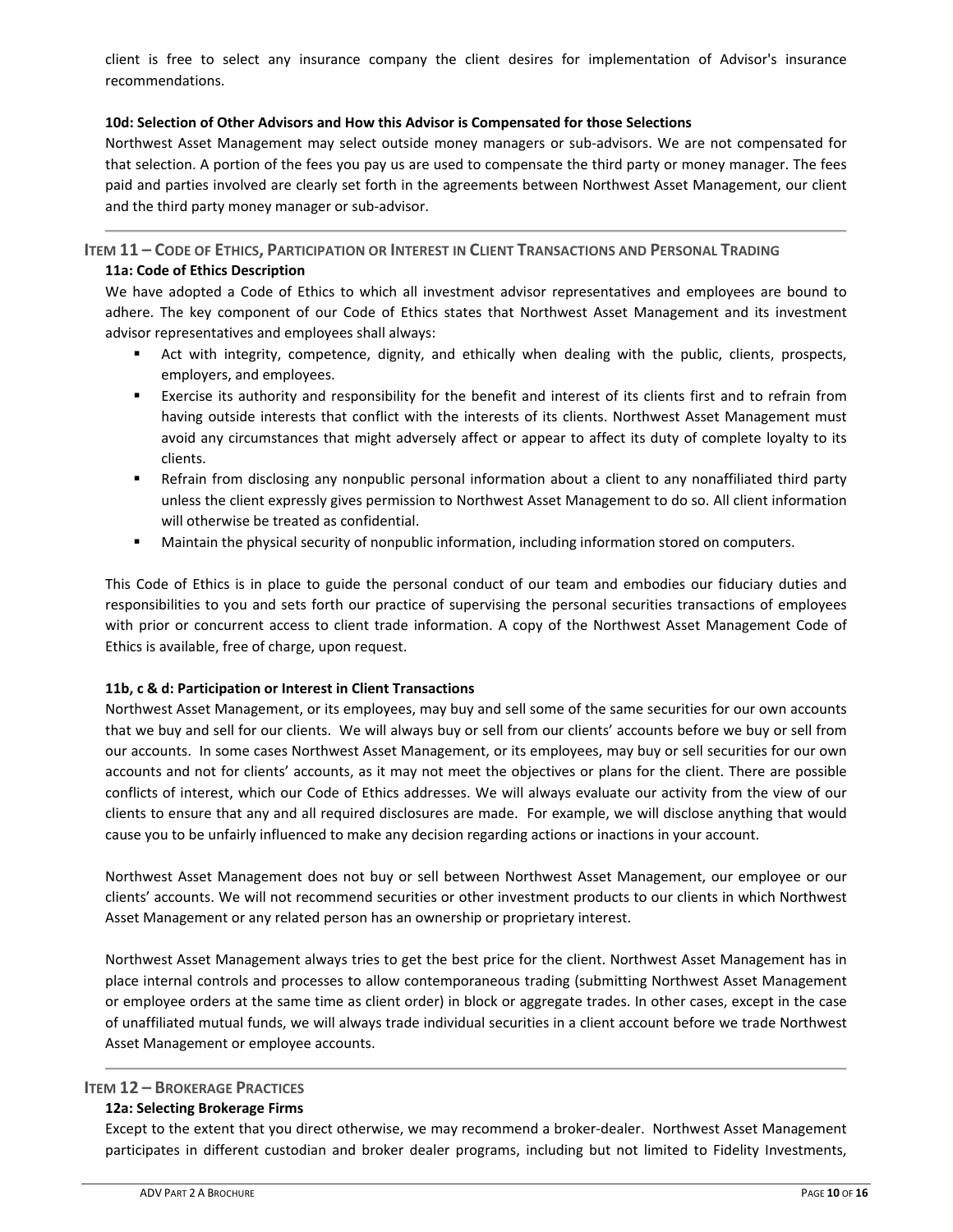Charles Schwab, or TD Ameritrade Institutional (TDAI) programs. Broker dealers offer to independent investment advisors services which include custody of securities, trade execution, clearance and settlement of transactions. Northwest Asset Management receives some benefits from broker‐dealers through its participation in their programs. (Please see the disclosure under Item 14.a below.)

You are not obligated to effect transactions through any broker-dealer recommended by Northwest Asset Management. In recommending broker-dealers, we generally seek "best execution." In recommending a brokerdealer we will comply with our fiduciary duty to obtain best execution and with the Securities Exchange Act of 1934 and will take into account such relevant factors as (a) price, (b) the broker‐dealer's facilities, reliability and financial responsibility, (c) the ability of the broker-dealer to effect transactions, particularly with regard to such aspects as timing, order size and execution of order, (d) the research and related brokerage services provided by such broker or dealer to Northwest Asset Management, notwithstanding that the account may not be the direct or exclusive beneficiary of such services and (e) any other factors Northwest Asset Management considers to be relevant.

To avoid creating a possible conflict of interest in recommending broker‐dealers, we have established the following restrictions in order to ensure its fiduciary responsibilities:

- Northwest Asset Management adheres to our Code of Ethics as outlined in Item 11 above.
- If Northwest Asset Management receives separate compensation for transactions, we will fully disclose them.
- Northwest Asset Management emphasizes the unrestricted right of you to select and choose your own broker or dealer.
- **Northwest Asset Management will always act in accordance with all applicable federal and state regulations** governing registered investment advisory practices.

# *Your Custody and Brokerage Costs*

Custodian/brokers generally do not charge you separately for custody services but are compensated by charging you commissions or other fees on trades that it executes or that settle into your account. For some accounts, client's may be charged a percentage of the dollar amount of assets in the account in lieu of commissions. Custodian rates may be determined by committing a certain value of assets at a particular custodian/broker. This commitment benefits you because the overall rates you pay may be lower than they would be if we had not made the commitment. You may also be charged a flat dollar amount as a "prime broker" or "trade away" fee for each trade that we have executed by a different broker-dealer but where the securities bought or the funds from the securities sold are deposited (settled) into your account. These fees are in addition to the commissions or other compensation you pay the executing broker‐dealer.

# *Products and Services Available to Us*

Custodians may provide Northwest Asset Management and our clients with access to its institutional brokerage – trading, custody, reporting and related services – many of which are not typically available to retail customers. These services and research are known as "soft dollars." Section 28(e) of the Securities Exchange Act of 1934 provides a "safe harbor" that allows an investment advisor to pay more than the lowest available commission for brokerage and research services if it determines in good faith that the commission paid was reasonable in relation to the brokerage and research services provided.

Northwest Asset Management may receive soft dollar products and services from broker dealers, custodians or other program sponsors and product issuers. These products and services may be used for both research and non‐ research purposes and allows Northwest Asset Management to supplement, at no client cost, its own research, marketing and analysis activities. Additionally, various support services may be provided that help us manage or administer our clients' accounts or help us manage and grow our business. Typically support services are available on an unsolicited basis (we don't have to request them) and at no charge to us as long as we maintain a minimum value of client assets at the custodian/broker. If we fall below minimum commitments, we will be charged fees, which may represent a conflict of interest.

# *Services that Benefit You.*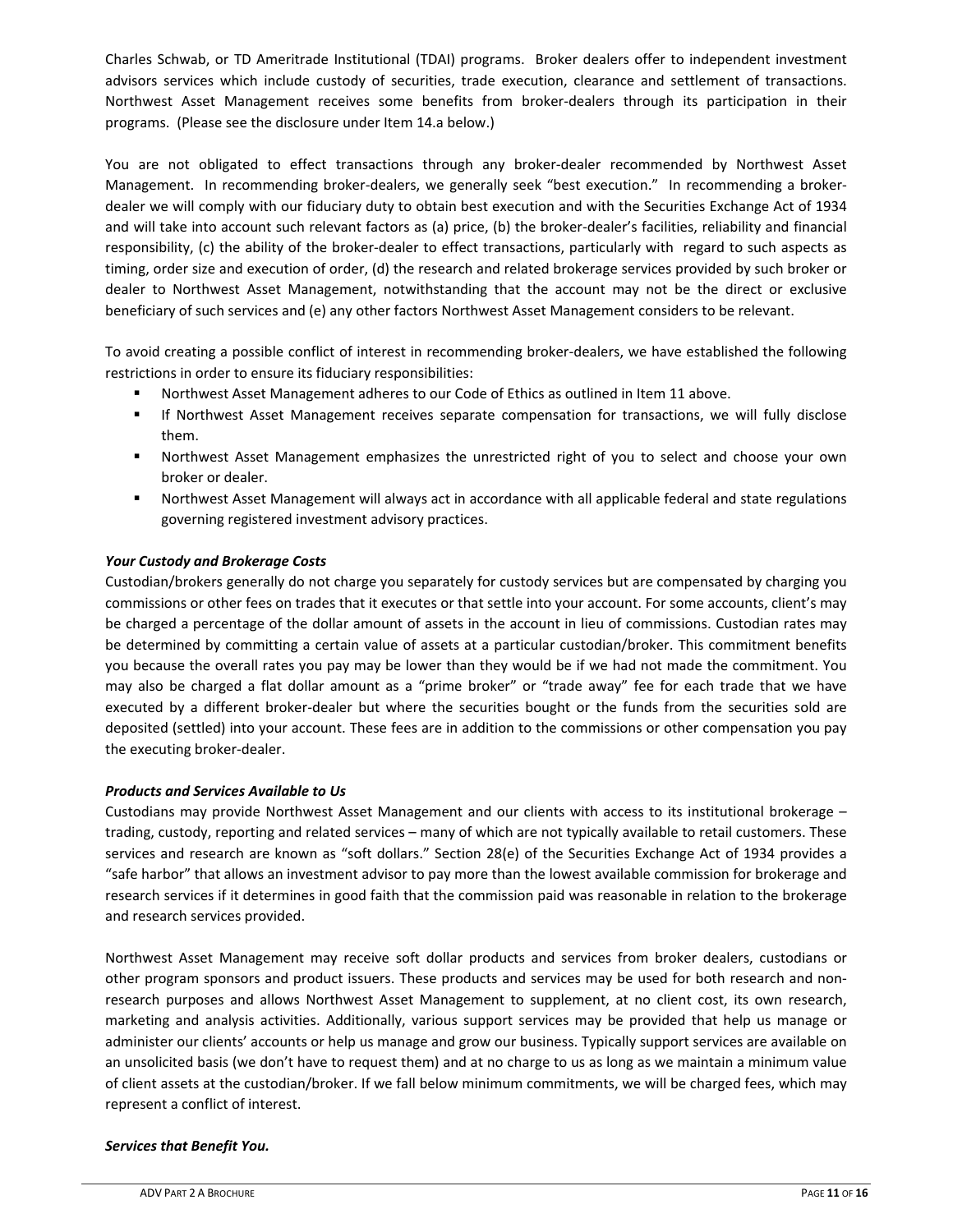You gain access to a broad range of investment products, execution of securities transactions, and custody of client assets. The investment products available through some brokers include some to which might not otherwise be available or would require a significantly higher minimum initial investment by our clients.

# *Services that May Not Directly Benefit You.*

Other products and services that benefit us but may not directly benefit you or your account. These products and services assist us in managing and administering our clients' accounts. They include investment research, both from the broker and that of third parties. We may use this research to service all or some substantial number of our clients' accounts, including accounts not maintained at the broker from which we received benefit. In addition to investment research, brokers may also make available software or other technology that:

- **PED 10** provide access to client account data (such as duplicate trade confirmations and account statements);
- facilitate trade execution and allocate aggregated trade orders for multiple client accounts;
- **P** provide pricing and other market data;
- facilitate payment of our fees from our clients' accounts;
- assist with back‐office functions, recordkeeping and client reporting;
- reports, publications and data on matters such as the economy, industries, sectors and individual companies or issuers, statistical information, account and law interpretations, political analyses, legal developments affecting portfolio securities, technical market actions, credit analyses, risk management and analyses of corporate responsibility issues; and
- on-line news services and financial and market database services.

# *Services that Generally Benefit Only Us.*

Some services intended to help us manage and further develop our business enterprise. These services include:

- educational conferences and events;
- **seminars**;
- **technology, compliance, legal, marketing and business consulting and assistance;**
- publications and conferences on practice management and business succession; and
- **EXEC** access to employee benefits providers, human capital consultants and insurance providers.

These services may come directly from a custodian/broker or in other cases, it will be arranged by third-party vendors. The broker may also discount or waive its fees for some of these services or pay all or a part of a third party's fees or us with other benefits such as occasional business entertainment of our personnel.

The availability of these services benefits us because we do not have to produce or purchase them, which may be a conflict of interest. We believe, however, that our selection of our custodians and brokers is in the best interests of our clients. It is primarily supported by the scope, quality and price of services and not just those services that benefit only us. In cases where minimum asset balances are required, we believe we will have no difficulties maintaining minimum valuation in order to avoid paying service fees or that maintaining them presents a material conflict of interest.

# **12.b: Aggregation & IPOs**

We have adopted policies and procedures for aggregating and allocating client securities transactions. If each client participating in an aggregate order receives its full allocation, then each participating client generally receives the average price per share paid or received for the purchased or sold securities with transaction costs shared pro rata among participating clients. If each client participating in an aggregated order receives less than its full allocation, then each participating client generally receives its pro rata share of the executed order with transaction costs shared proportionately.

We have in place policies and procedures for the participation of eligible portfolios in initial public offering ("IPO") allocations. These allocations are based upon the client's investment guidelines, objectives, restrictions, liquidity requirements, or other factors. We determine portfolios eligible to participate in initial public offerings on an ongoing basis. In some circumstances, IPO allocations may not be fully filled, at which point each participating client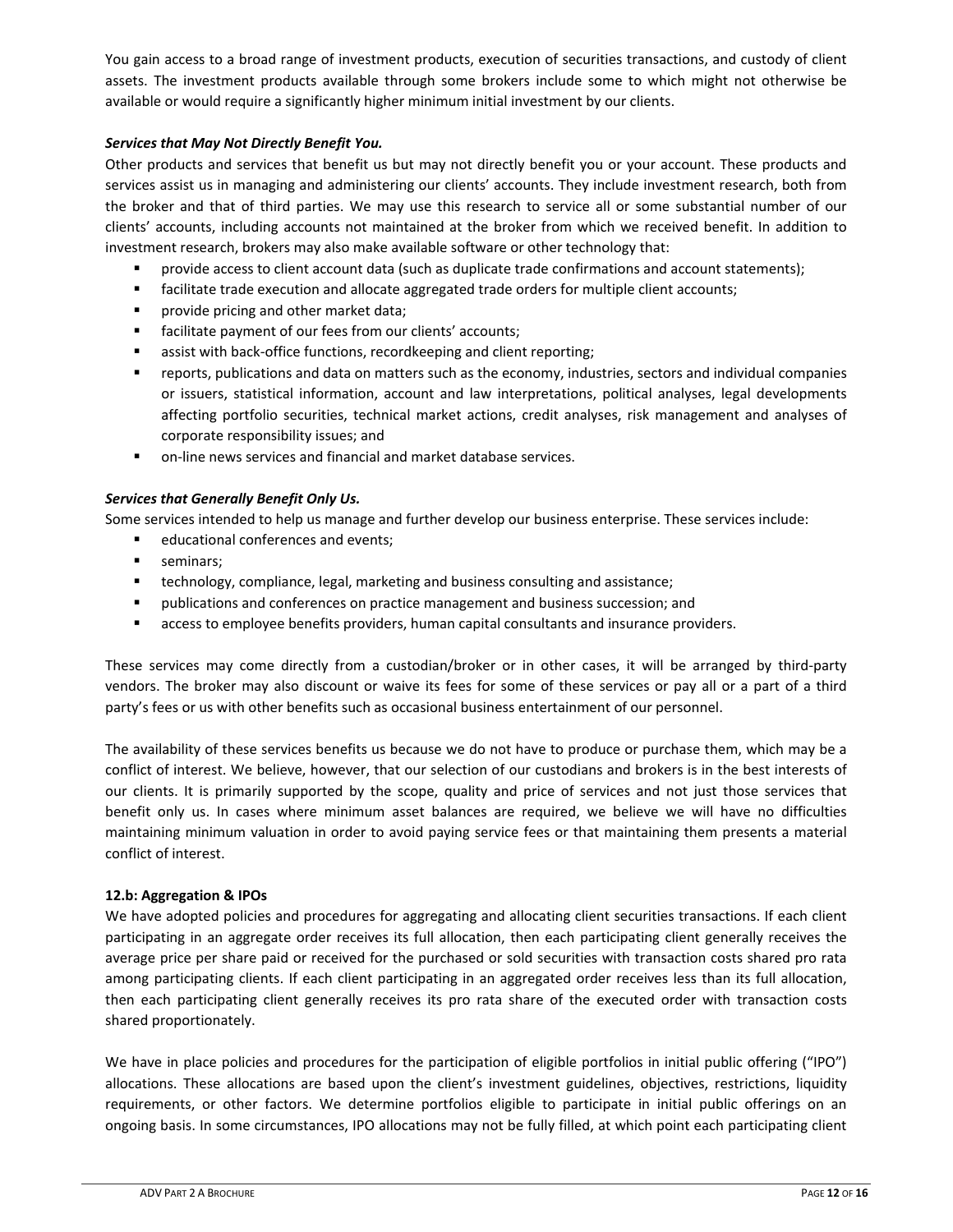## **ITEM 13 – REVIEW OF ACCOUNTS**

## **13a: Periodic Reviews**

Investment management and consulting accounts, and retirement ERISA plans are reviewed by Gregory Headrick or a qualified staff member. All reviews are either conducted or supervised by Gregory Headrick, CFP. The frequency of reviews is determined based on the client's investment objectives or plan, but no less than annually. More frequent reviews may also be triggered by a change in the client's investment objectives; tax considerations; large deposits or withdrawals; large sales or purchases; loss of confidence in corporate management; or, changes in macro‐economic climate.

Financial planning clients receive their financial plans and recommendations at time service is completed. Depending on the type of financial planning service requested, Advisor will meet on a regular basis with clients to discuss any potential changes to their financial plan.

RIA Innovations advisor's clients' accounts are reviewed by the participating advisor. Our RIA Innovations division makes available a wide range of reporting options for our participating advisors to reviews their clients' accounts.

## **13b: Review Triggers**

More frequent reviews are triggered by a change in client's investment objectives; tax considerations; large deposits or withdrawals; large sales or purchases; loss of confidence in corporate management; or, changes in economic climate.

## **13c: Regular Reports**

All investment advisory clients receive reports as needed, but no less than annually, on representative investments recommended specifically by the Northwest Asset Management. Investment advisory clients also receive standard account statements from the custodian of their accounts on a monthly basis.

Financial planning clients do not normally receive investment reports.

RIA Innovations participating advisor's clients' accounts are reviewed by the participating advisor. The RIA Innovations division makes available a wide range of reporting options for our participating advisors to provide to their clients.

# **ITEM 14 – CLIENT REFERRALS AND OTHER COMPENSATION**

# **14a: Economic Benefits Provided by Third Parties for Advice Rendered to Clients**

As disclosed under Item 12 above, Northwest Asset Management participates in and may recommend to clients broker‐dealers for custody and brokerage services. Advisor may receive from broker‐dealers certain additional economic benefits ("Additional Services") that may or may not be offered to any other independent investment Advisors participating in the program.

The custodian may provide Additional Services to Advisor in its sole discretion and at its own expense, and Advisor does not pay any fees for the Additional Services. Advisor and have entered into a separate agreement ("Additional Services Addendum") to govern the terms of the provision of the Additional Services. These benefits include the following products and services (provided without cost or at a discount): receipt of duplicate client statements and confirmations; research related products and tools; consulting services; access to a trading desk serving Northwest Asset Management participants; access to block trading (which provides the ability to aggregate securities transactions for execution and then allocate the appropriate shares to client accounts); the ability to have advisory fees deducted directly from client accounts; access to an electronic communications network for client order entry and account information; access to mutual funds with no transaction fees and to certain institutional money managers; and discounts on compliance, marketing, research, technology, and practice management products or services provided to Northwest Asset Management by third party vendors.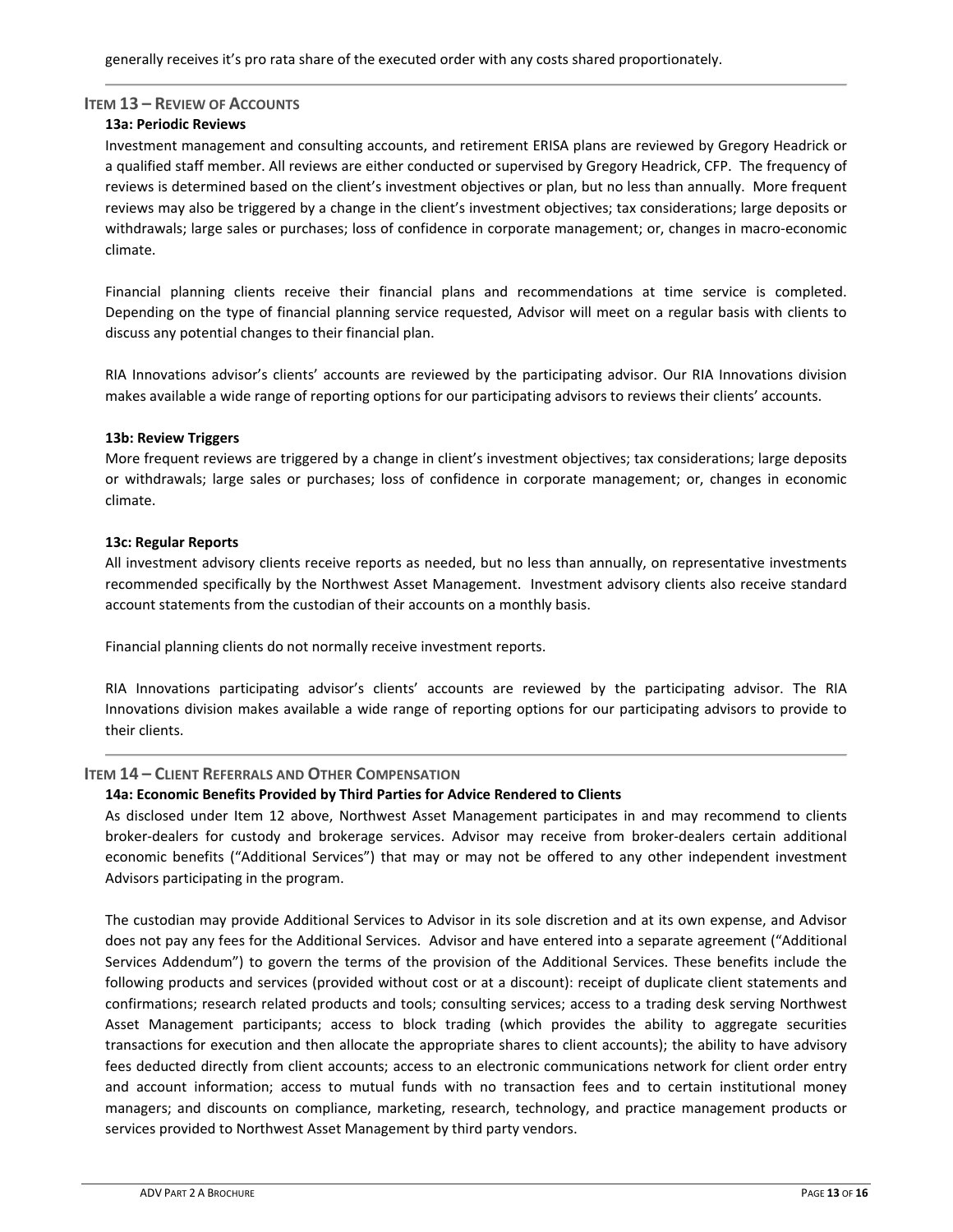Advisor's receipt of Additional Services raises potential conflicts of interest. In providing Additional Services to Advisor, custodian most likely considers the amount and profitability of the assets in, and trades placed for, Advisor's Client accounts. The custodian or broker dealer always has the right to terminate the Additional Services Addendum with Advisor, in its sole discretion, provided certain conditions are or are not met. Consequently, in order to continue to obtain the Additional Services, Advisor may have an incentive to recommend to its Clients that the assets under management by Advisor be held in custody with and to place transactions for Client accounts. Advisor's receipt of Additional Services does not diminish its duty to act in the best interests of its Clients, including seeking best execution of trades for Client accounts.

Broker‐dealers may also have paid for business consulting and professional services received by Northwest Asset Management's related persons. Some of the products and services made available by broker-dealers through the program may benefit us but may not benefit our client accounts. These products or services may assist us in managing and administering client accounts, including accounts not maintained at the broker-dealer. Other services made available are intended to help us manage and further develop our business enterprise.

The benefits received by Northwest Asset Management or our personnel through participation in the program does not depend on the amount of brokerage transactions directed. As part of our fiduciary duties to clients, Northwest Asset Management endeavors at all times to put the interests of our clients first. Clients should be aware, however, that the receipt of economic benefits by Northwest Asset Management or our related persons in and of itself creates a potential conflict of interest and may indirectly influence the our choice of broker‐dealer for custody and brokerage services.

Northwest Asset Management will always act in accordance with all applicable federal and state regulations governing registered investment advisory practices.

# *TD Ameritrade*

Advisor participates in the institutional advisor program (the "Program") offered by TD Ameritrade Institutional. TD Ameritrade Institutional is a division of TD Ameritrade Inc., member FINRA/SIPC/NFA ("TD Ameritrade "), an unaffiliated SEC‐registered broker‐dealer and FINRA member. TD Ameritrade offers to independent investment advisors services which include custody of securities, trade execution, clearance and settlement of transactions. Advisor receives some benefits from TD Ameritrade through its participation in the Program.

As disclosed above, Advisor participates in TD Ameritrade's institutional customer program and Advisor may recommend TD Ameritrade to Clients for custody and brokerage services. There is no direct link between Advisor's participation in the program and the investment advice it gives to its Clients, although Advisor receives economic benefits through its participation in the program that are typically not available to TD Ameritrade retail investors. These benefits include the following products and services (provided without cost or at a discount): receipt of duplicate Client statements and confirmations; research related products and tools; consulting services; access to a trading desk serving Advisor participants; access to block trading (which provides the ability to aggregate securities transactions for execution and then allocate the appropriate shares to Client accounts); the ability to have advisory fees deducted directly from Client accounts; access to an electronic communications network for Client order entry and account information; access to mutual funds with no transaction fees and to certain institutional money managers; and discounts on compliance, marketing, research, technology, and practice management products or services provided to Advisor by third party vendors. TD Ameritrade may also have paid for business consulting and professional services received by Advisor's related persons. Some of the products and services made available by TD Ameritrade through the program may benefit Advisor but may not benefit its Client accounts. These products or services may assist Advisor in managing and administering Client accounts, including accounts not maintained at TD Ameritrade. Other services made available by TD Ameritrade are intended to help Advisor manage and further develop its business enterprise. The benefits received by Advisor or its personnel through participation in the program do not depend on the amount of brokerage transactions directed to TD Ameritrade. As part of its fiduciary duties to clients, Advisor endeavors at all times to put the interests of its clients first. Clients should be aware, however, that the receipt of economic benefits by Advisor or its related persons in and of itself creates a potential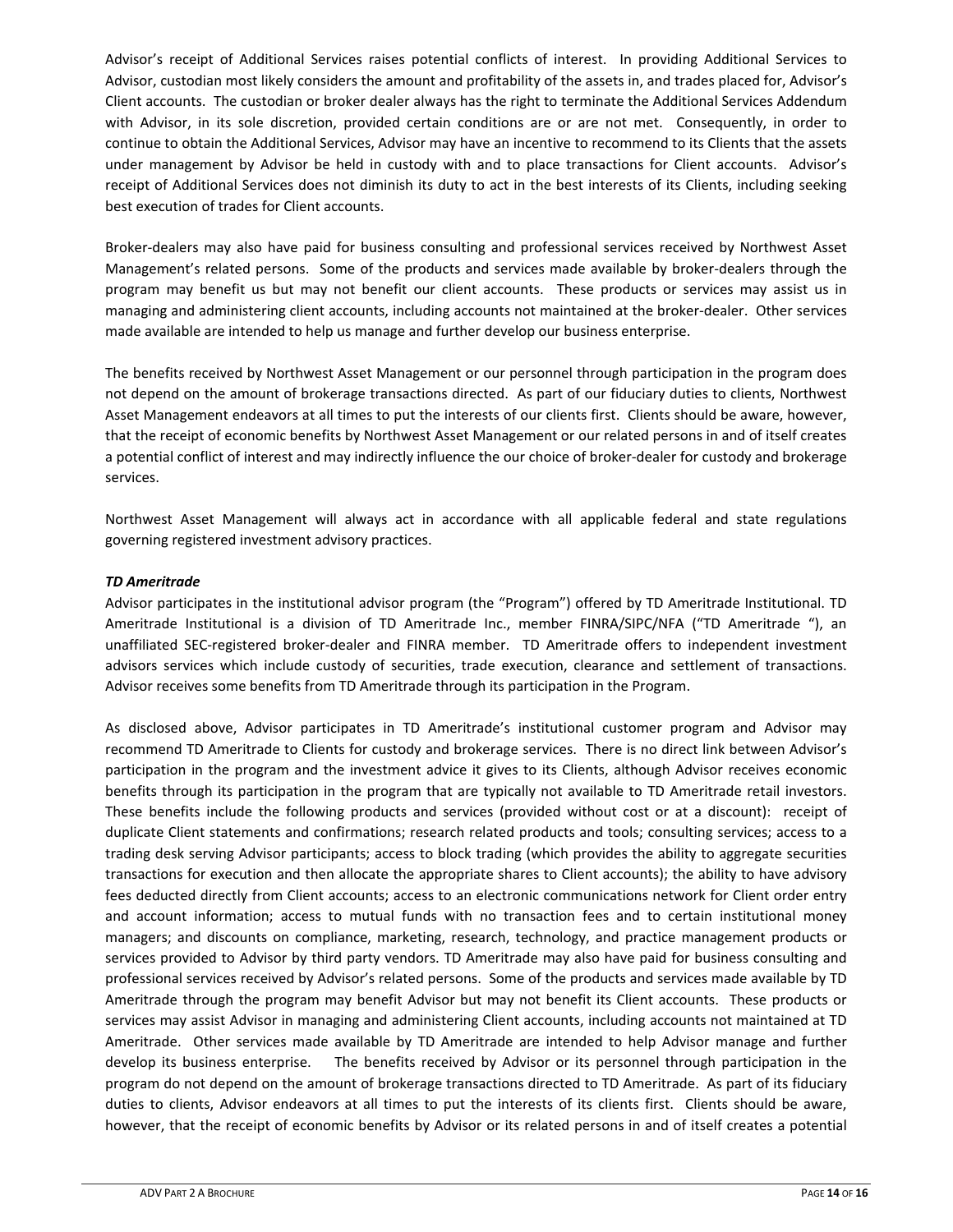conflict of interest and may indirectly influence the Advisor's choice of TD Ameritrade for custody and brokerage services.

Advisor also receives from TD Ameritrade certain additional economic benefits ("Additional Services") that may or may not be offered to any other independent investment Advisors participating in the program. Specifically, the Additional Services include Tamarac. TD Ameritrade provides the Additional Services to Advisor in its sole discretion and at its own expense, and Advisor does not pay any fees to TD Ameritrade for the Additional Services. Advisor and TD Ameritrade have entered into a separate agreement ("Additional Services Addendum") to govern the terms of the provision of the Additional Services.

Advisor's receipt of Additional Services raises potential conflicts of interest. In providing Additional Services to Advisor, TD Ameritrade most likely considers the amount and profitability to TD Ameritrade of the assets in, and trades placed for, Advisor's Client accounts maintained with TD Ameritrade. TD Ameritrade has the right to terminate the Additional Services Addendum with Advisor, in its sole discretion, provided certain conditions are met. Consequently, in order to continue to obtain the Additional Services from TD Ameritrade, Advisor may have an incentive to recommend to its Clients that the assets under management by Advisor be held in custody with TD Ameritrade and to place transactions for Client accounts with TD Ameritrade. Advisor's receipt of Additional Services does not diminish its duty to act in the best interests of its Clients, including to seek best execution of trades for Client accounts.

## **14b: Compensation to Non‐Advisory Personnel for Client Referrals**

Northwest Asset Management does not compensate anyone for client referrals.

# **ITEM 15 – CUSTODY**

Qualified custodians, Schwab Institutional, Fidelity Investments and/or other custodians, hold clients' accounts. Advisor does not have custody of the assets in the account and shall have no liability to the client for any loss or other harm to any property in the account, including any harm to any property in the account resulting from the insolvency of the custodian or any acts of the agents or associated persons of the custodian and whether or not the full amount or such loss is covered by the Securities Investor Protection Corporation ("SIPC") or any other insurance which may be carried by the custodian. The client understands that SIPC provides only limited protection for the loss of property held by a broker‐dealer.

# **ITEM 16 – INVESTMENT DISCRETION**

## *Investment Management and Consulting*

Though our custodians, our clients generally provide signed permission to grant Northwest Asset Management ongoing and continual discretionary access to their accounts. This discretionary authority allows us to manage your account according to the investment strategies without calling you in advance of appropriate transactions. In the cases where we are not give discretion, we must receive permission from the client to make any trades on a non‐discretionary basis.

## *Retirement Plans (ERISA)*

Depending on the type of plan and how it is arranged, Northwest Asset Management may or may not have discretionary control of retirement plans' assets or their accounts and it is clearly set forth in the plan agreement.

## *RIA Innovations*

*Asset Management:* Participants in our RIA Innovations asset management program give discretionary control any funds made available for management. RIA Innovations receives discretionary authority over end client accounts when the custodial agreement is signed.

# **ITEM 17 – VOTING CLIENT SECURITIES**

Northwest Asset Management does not vote proxy for any of its client. Each client is responsible for receiving and voting proxies for any and all securities maintained in their account. You are welcome to delegate proxy voting